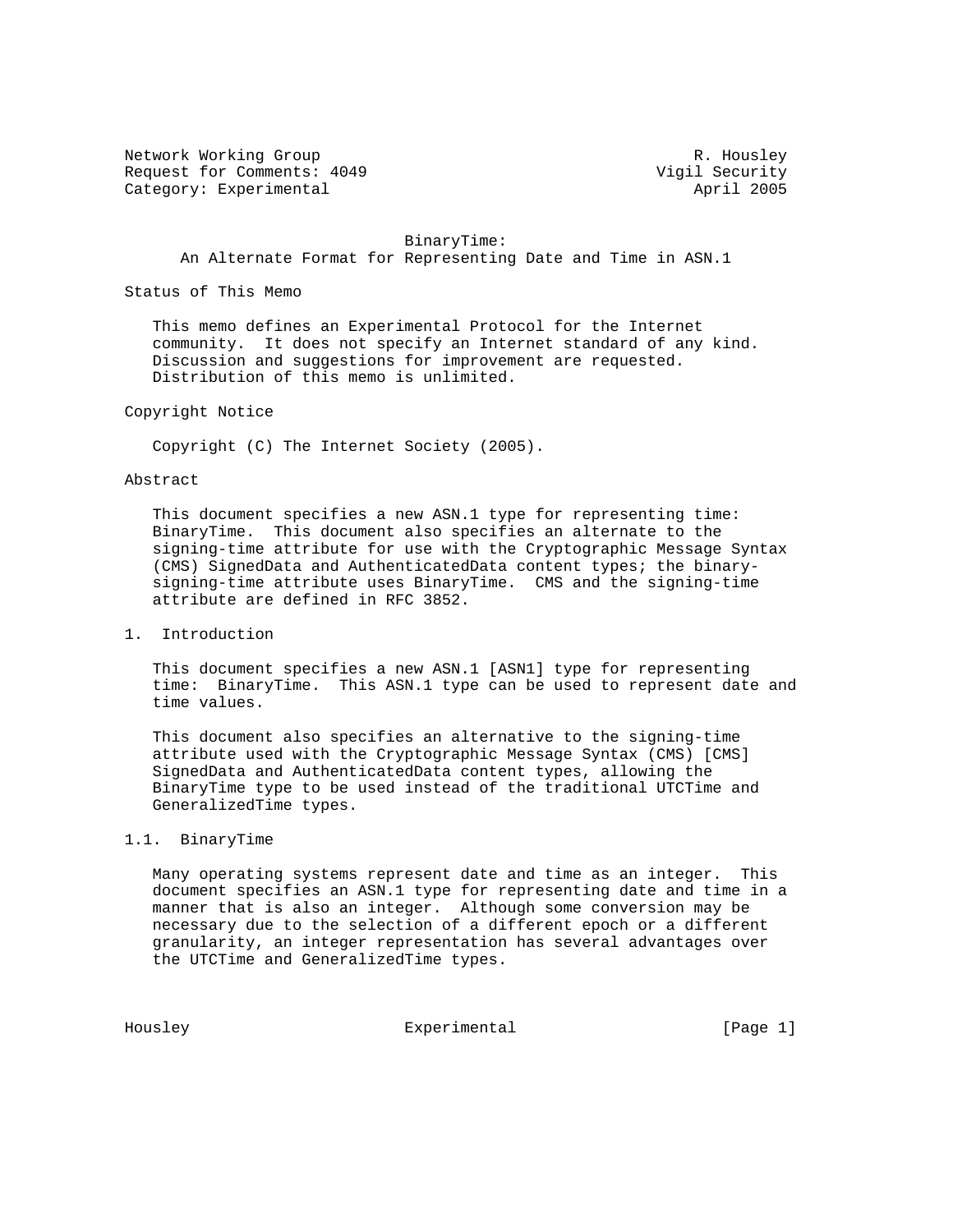First, a BinaryTime value is smaller than either a UTCTime or a GeneralizedTime value.

 Second, in some operating systems, the value can be used with little or no conversion. Conversion, when it is needed, requires only straightforward computation. If the endian ordering is different from the ASN.1 representation of an INTEGER, then straightforward manipulation is needed to obtain an equivalent integer value. If the epoch is different than the one chosen for BinaryTime, addition or subtraction is needed to compensate. If the granularity is something other than seconds, then multiplication or division is needed to compensate. Also, padding may be needed to convert the variable length ASN.1 encoding of INTEGER to a fixed-length value used in the operating system.

 Third, date comparison is very easy with BinaryTime. Integer comparison is easy, even when multi-precision integers are involved. Date comparison with UTCTime or GeneralizedTime can be complex when the two values to be compared are provided in different time zones.

 This is a rare instance which both memory and processor cycles can be saved.

1.2. Binary Signing Time Attribute

 The signing-time attribute is defined in [CMS]. The alternative binary-signing-time attribute is defined in this document in order to obtain the benefits of the BinaryTime type.

1.3. Terminology

 In this document, the key words MUST, MUST NOT, REQUIRED, SHOULD, SHOULD NOT, RECOMMENDED, MAY, and OPTIONAL are to be interpreted as described in [STDWORDS].

2. BinaryTime Definition

 The BinaryTime ASN.1 type is used to represent an absolute time and date. A positive integer value is used to represent time values based on coordinated universal time (UTC), which is also called Greenwich Mean Time (GMT) and ZULU clock time.

The syntax for BinaryTime is:

BinaryTime  $::=$  INTEGER  $(0..MAX)$ 

Housley **Experimental** Experimental [Page 2]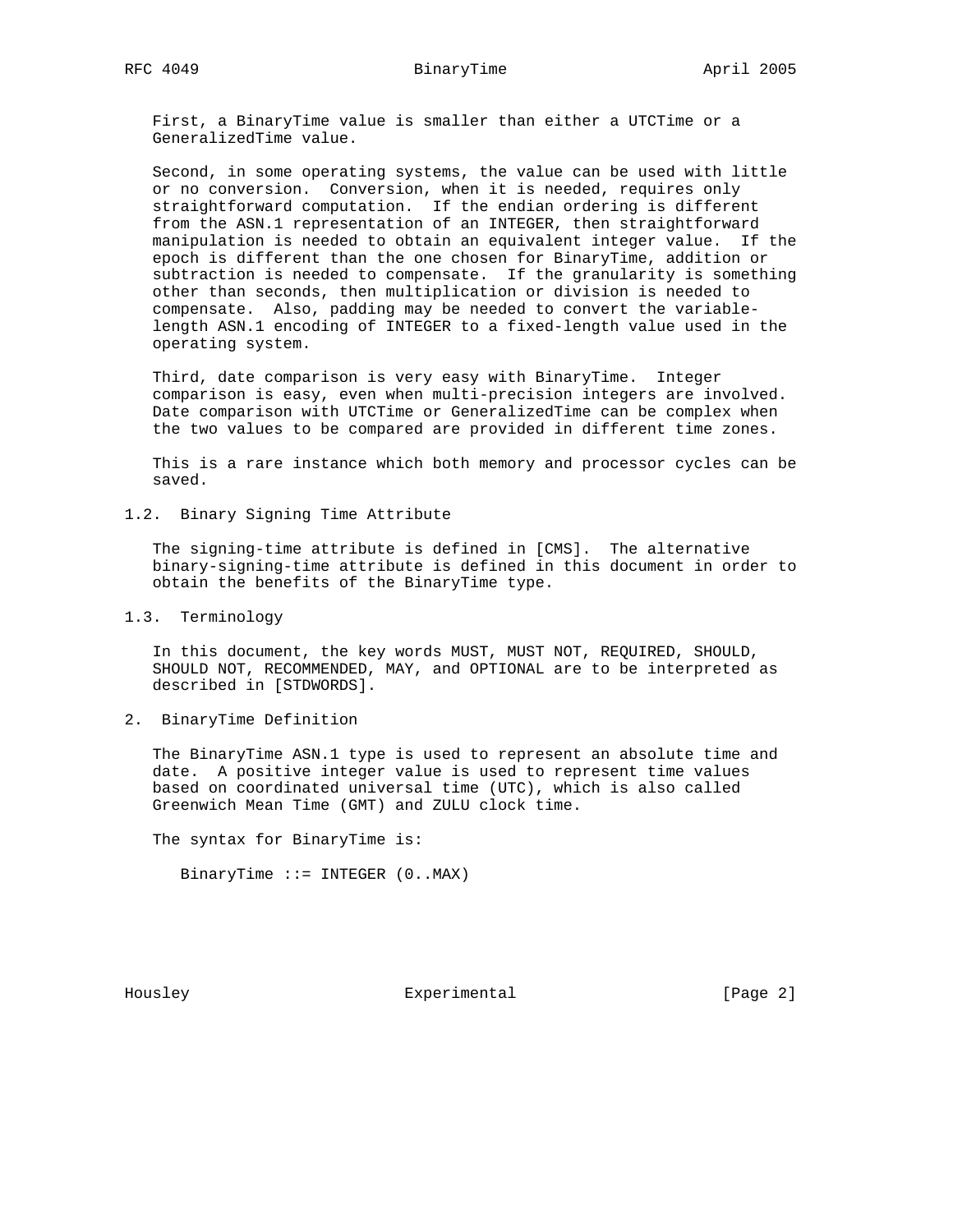The integer value is the number of seconds, excluding leap seconds, after midnight UTC, January 1, 1970. This time format cannot represent time values prior to January 1, 1970. The latest UTC time value that can be represented by a four-octet integer value is 03:14:07 on January 19, 2038, which is represented by the hexadecimal value 7FFFFFFF. Time values beyond 03:14:07 on January 19, 2038, are represented by integer values that are longer than four octets, and a five-octet integer value is sufficient to represent dates covering the next seventeen millennia.

 This specification uses a variable-length encoding of INTEGER. This permits any time value after midnight UTC, January 1, 1970, to be represented.

 When encoding an integer value that consists of more than one octet, which includes almost all the time values of interest, the bits of the first octet and bit 8 of the second octet MUST NOT all be ones or all zeros. This rule ensures that an integer value is always encoded in the smallest possible number of octets. However, it means that implementations cannot assume a fixed length for the integer value.

3. Binary Signing Time Attribute Definition

 The binary-signing-time attribute type specifies the time at which the signer (purportedly) performed the signing process. The binary signing-time attribute type is intended for use in the CMS SignedData content type; however, the attribute can also be used with the AuthenticatedData content type.

 The binary-signing-time attribute MUST be a signed attribute or an authenticated attribute; it MUST NOT be an unsigned attribute, unauthenticated attribute, or unprotected attribute.

 The following object identifier identifies the binary-signing-time attribute:

 $id$ -aa-binarySigningTime OBJECT IDENTIFIER ::= { iso(1) member-body(2)  $us(840)$  rsadsi(113549) pkcs(1) pkcs9(9)  $smin(e(16)$  aa $(2)$  46 }

 The binary-signing-time attribute values have ASN.1 type BinarySigningTime:

BinarySigningTime ::= BinaryTime

Housley **Experimental** [Page 3]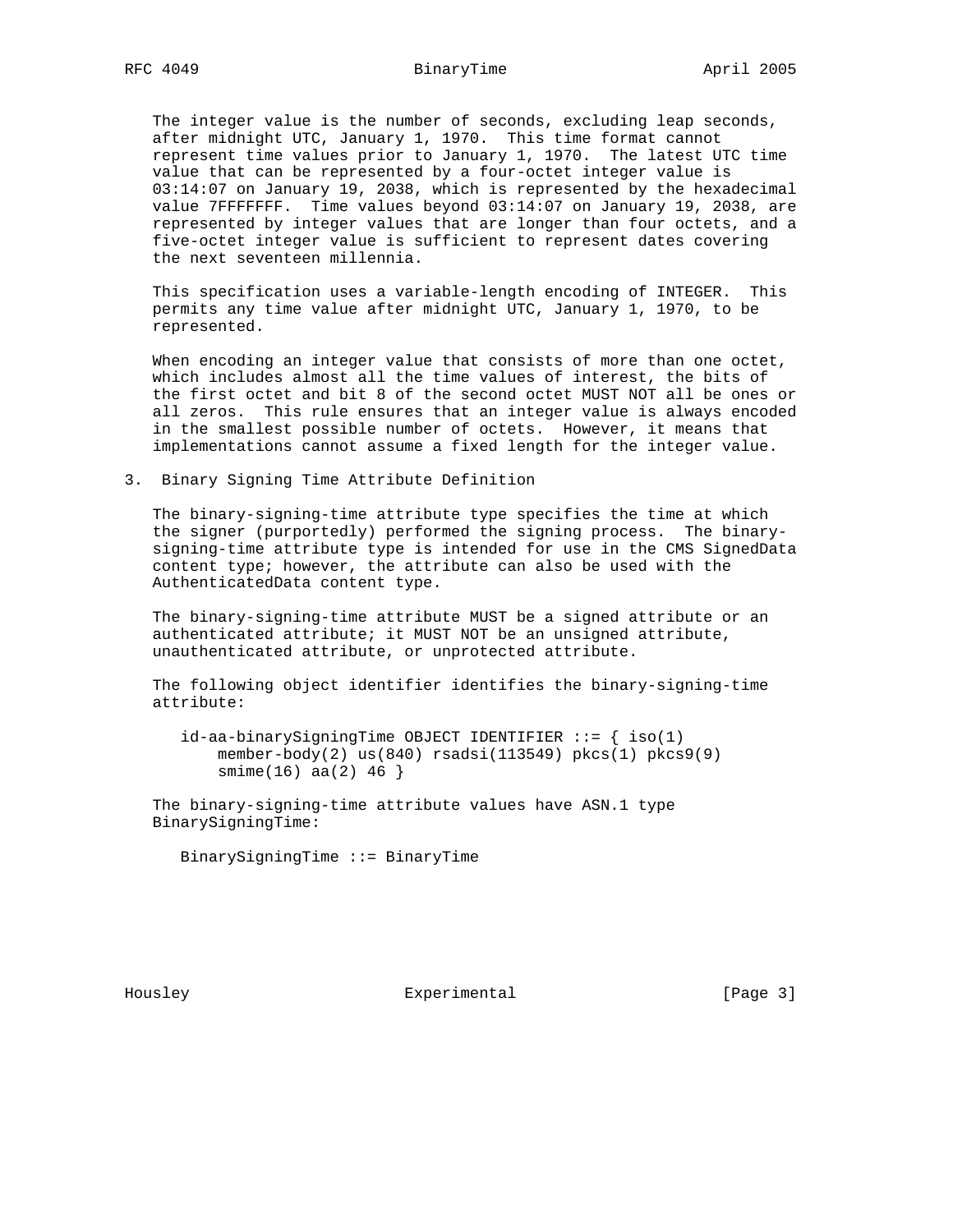In [CMS], the SignedAttributes syntax and the AuthAttributes syntax are each defined as a SET OF Attributes. However, the binary signing-time attribute MUST have a single attribute value, even though the syntax is defined as a SET OF AttributeValue. There MUST NOT be zero or multiple instances of AttributeValue present.

 The SignedAttributes contained in the signerInfo structure within SignedData MUST NOT include multiple instances of the binary signing-time attribute. Similarly, the AuthAttributes in an AuthenticatedData MUST NOT include multiple instances of the binary signing-time attribute.

 No requirement is imposed concerning the correctness of the signing time itself, and acceptance of a purported signing time is a matter of a recipient's discretion. It is expected, however, that some signers, such as time-stamp servers, will be trusted implicitly.

### 4. References

This section provides normative and informative references.

- 4.1. Normative References
	- [ASN1] CCITT. Recommendation X.208: Specification of Abstract Syntax Notation One (ASN.1). 1988.
	- [CMS] Housley, R., "Cryptographic Message Syntax (CMS)", RFC 3852, July 2004.
	- [STDWORDS] Bradner, S., "Key words for use in RFCs to Indicate Requirement Levels", BCP 14, RFC 2119, March 1997.
- 4.2. Informative References
	- [TSP] Adams, C., Cain, P., Pinkas, D., and R. Zuccherato, "Internet X.509 Public Key Infrastructure Time-Stamp Protocol (TSP)", RFC 3161, August 2001.
- 5. Security Considerations

 Use of the binary-signing-time attribute does not necessarily provide confidence in the time when the signature value was produced. Therefore, acceptance of a purported signing time is a matter of a recipient's discretion. RFC 3161 [TSP] specifies a protocol for obtaining time stamps from a trusted entity.

Housley **Experimental** Experimental [Page 4]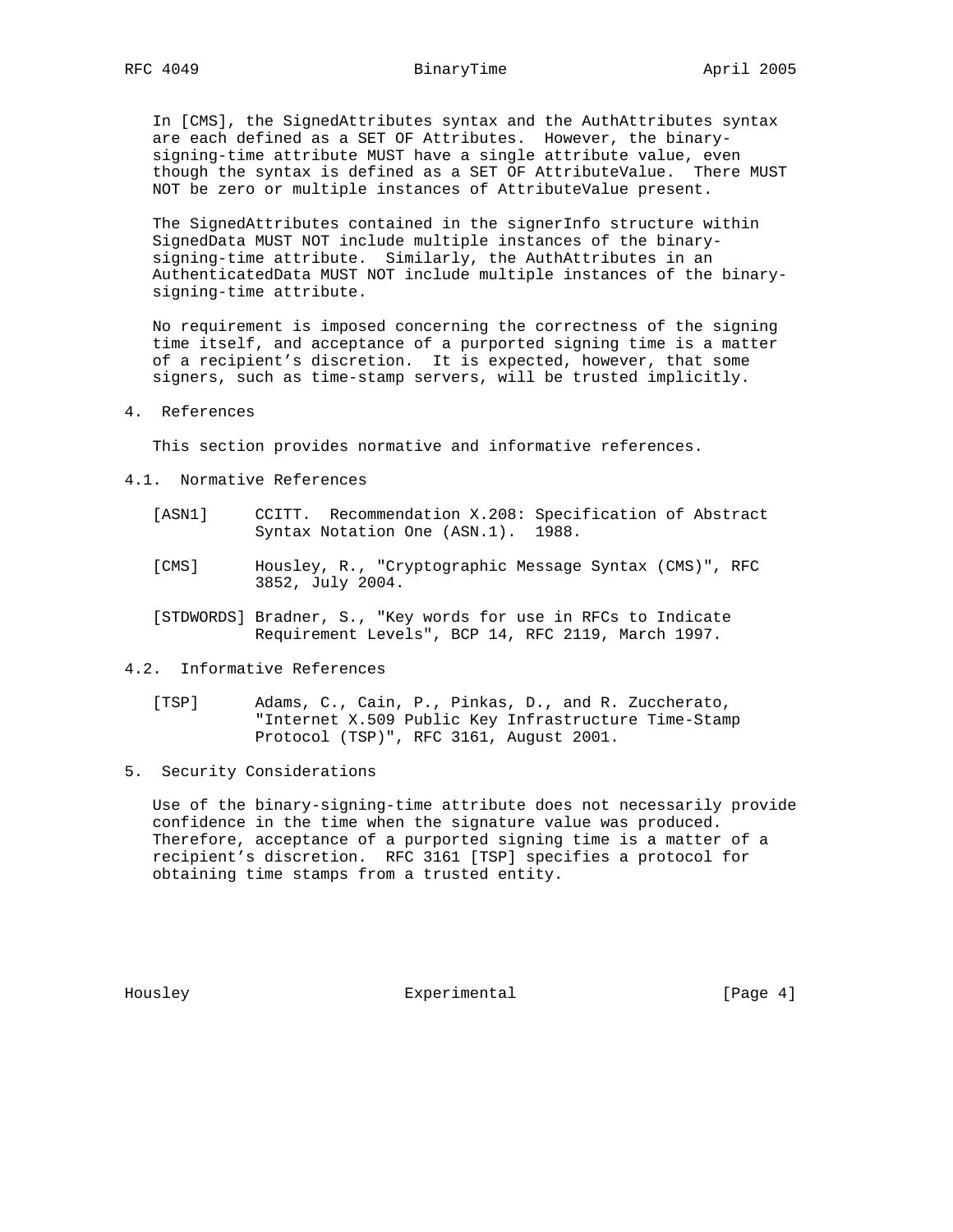## RFC 4049 **BinaryTime BinaryTime April 2005**

 The original signing-time attribute defined in [CMS] has the same semantics as the binary-signing-time attribute specified in this document. Therefore, only one of these attributes SHOULD be present in the signedAttrs of a SignerInfo object or in the authAttrs of an AuthenticatedData object. However, if both of these attributes are present, they MUST provide the same date and time.

Housley **Experimental** Experimental [Page 5]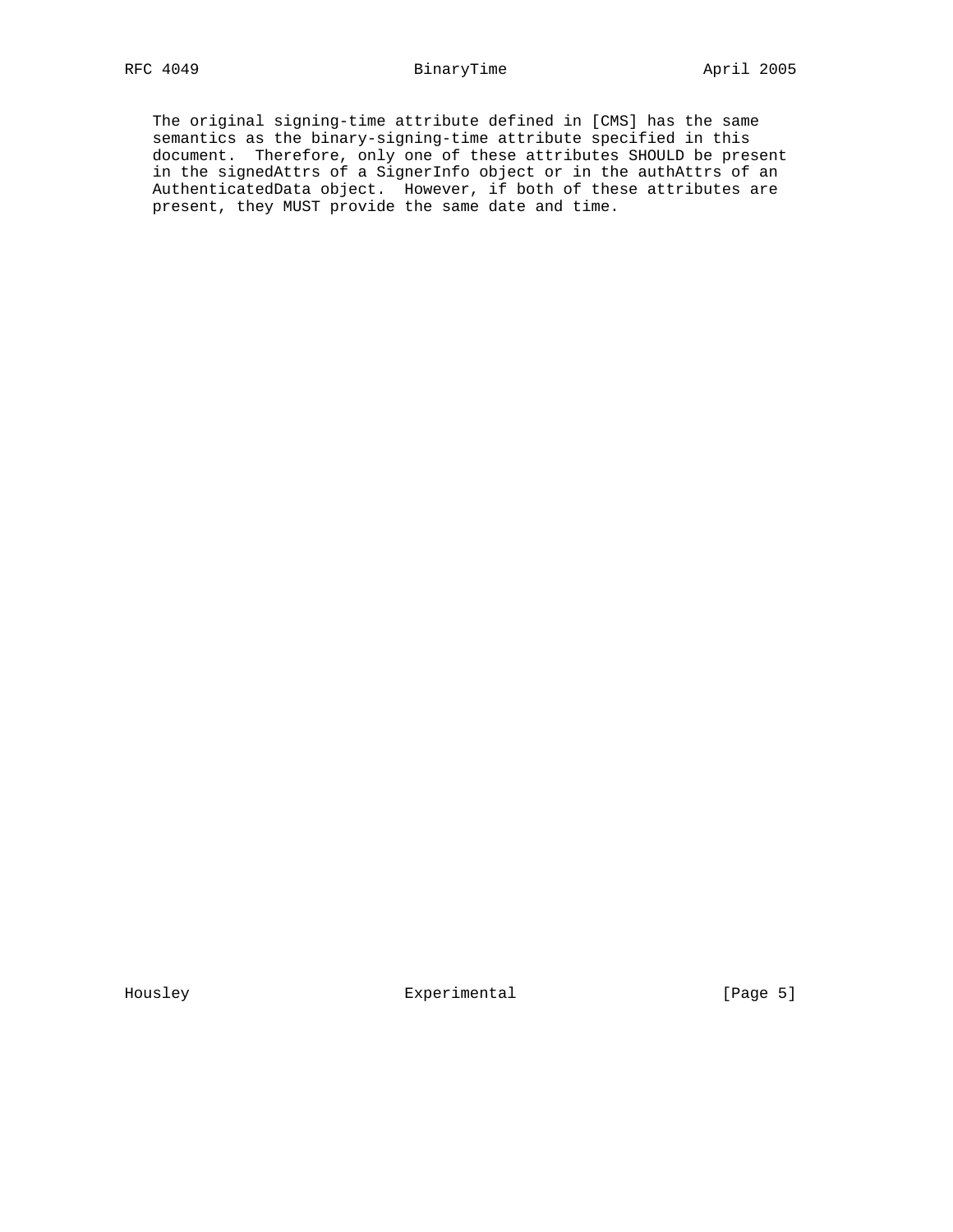```
Appendix A: ASN.1 Module
    The ASN.1 module contained in this appendix defines the structures
    that are needed to implement this specification. It is expected to
   be used in conjunction with the ASN.1 modules in [CMS].
    BinarySigningTimeModule
    \{ iso(1) member-body(2) us(840) rsadsi(113549) pkcs(1)pkcs-9(9) smime(16) modules(0) 27 }
   DEFINITIONS IMPLICIT TAGS ::=
   BEGIN
    -- BinaryTime Definition
   BinaryTime ::= INTEGER (0..MAX)
    -- Signing Binary Time Attribute
   id-aa-binarySigningTime OBJECT IDENTIFIER ::= { iso(1)
        member-body(2) us(840) rsadsi(113549) pkcs(1) pkcs9(9)
        smime(16) aa(2) 46 }
    BinarySigningTime ::= BinaryTime
    END
Author's Address
   Russell Housley
   Vigil Security, LLC
    918 Spring Knoll Drive
   Herndon, VA 20170
   USA
   EMail: housley@vigilsec.com
```
Housley **Experimental** Experimental [Page 6]